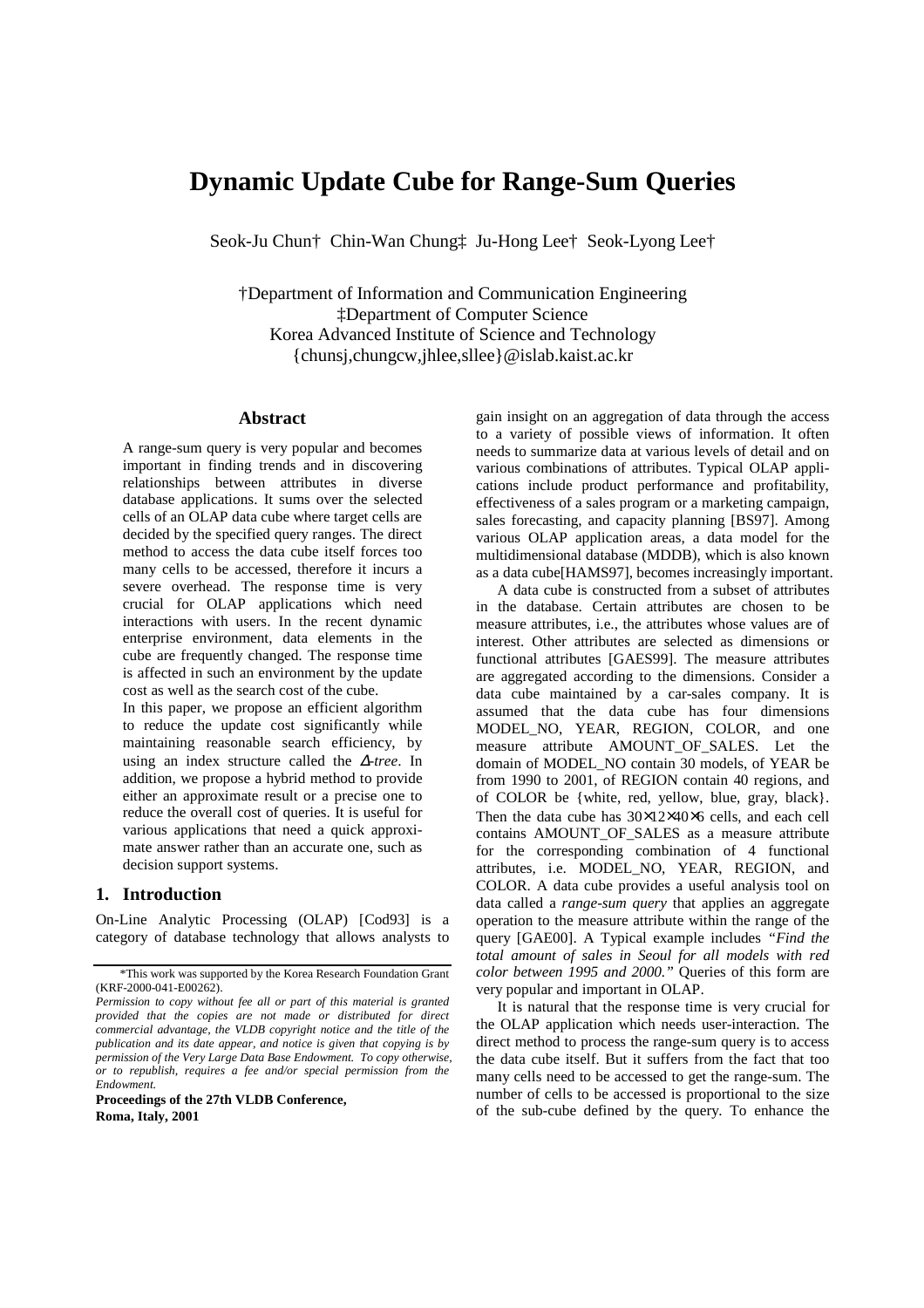search efficiency, the prefix sum approach [HAMS97] has been proposed, which uses an additional cube called a prefix sum cube (PC), to store the cumulative sum of data. This method however focuses on reducing the search cost. The current enterprise environment forces data elements in the cube to be dynamically changed. In such an environment, the response time is affected by the update cost as well as the search cost of the cube.

Recently, various excellent studies [GAES99, CI99, LWO00, GAE00] have been made to reduce the update cost. Those methods use additional data structures such as the relative prefix sum cube (RPC) to minimize the update propagation over the prefix sum cube. However, those approaches have some limitation in the context that they still have the update propagation problem even though they have reduced it in some degree, since the RPC is a slight transformation of the PC. Furthermore, their update speed-up is accomplished by the sacrifice of the search efficiency. In many OLAP applications, it becomes an important issue to improve the update performance while minimizing the sacrifice of the search efficiency.

In this paper, we propose an efficient algorithm to make a drastic cut in the update propagation by using an index structure called the ∆-tree. Various multidimensional index structures [SRF87, BKSS90, BKK96] have been proposed since the R-trees [Gut84]. The ∆-tree is a modified version of the R\*-tree [BKSS90] to store the updated values of a data cube and to support the efficient query processing. Our algorithm takes advantage of the traditional prefix sum approach to gain considerable search efficiency with a significant reduction of the update cost.

Furthermore, in many current enterprise applications like the decision support system, there are a number of trial-and-error steps involved in getting the right answer. It forces range-sum queries to be executed too many times, which causes severe query cost. Thus it is important to provide the facility to get a quick approximate result rather than an accurate one to support the decision making process timely. We propose a hybrid method to provide either an approximate result or a precise one in order to reduce the overall costs of queries for collecting information for decision making.

### **1.1 Related work**

As we introduced briefly in the previous section, various approaches that address the query on an OLAP data cube were proposed. Ho, et el. [HAMS97] have presented an elegant algorithm for computing range queries in data cubes which we call the *prefix sum* approach. The essential idea of the prefix sum approach is to precompute many prefix sums of the data cube, which can be used to answer ad hoc queries at rum-time. This approach turned out to be very powerful. Range-sum queries were processed in constant time regardless of the size of the data cube. But, it is very expensive to maintain the prefix

sum cube when data elements in the cube are frequently changed.

To reduce the update propagation in the prefix sum cube, Geffner et el. [GAES99] presented an algorithm for computing range queries in data cubes which they called the *relative prefix sum* approach. They tried to balance the query-update tradeoff between the direct method and the prefix sum approach. This approach is however impractical in the data cube of high dimensions and high capacity since the update cost increases exponentially. Chan and Ioannidis [CI99] proposed a new class of cube representations called Hierarchical Cubes, which was based on two orthogonal dimensions. They have shown that a particular cube design called the Hierarchical Band Cube has a significantly better query and update trade-off than that of the algorithm proposed[GAES99]. But the index mapping from a high-level "abstract" cube to a lowlevel "concrete" cube is too complicated for implementation. They did not verify the analytical results of their method experimentally.

More recently, Geffner et el. [GAE00] proposed the *Dynamic Data Cube* which was designed by decomposing the prefix sum cube recursively. They assumed that each dimension of a data cube was of the same size, and constituted a tree structure by a decomposition technique. But the data cube of a practical environment, like the example of the car-sales company in the previous section, has the dimensions of different sizes. (In our example, the size of each dimension is 30, 12, 40, and 6, respectively.) Dimensions of different sizes make it difficult to keep the balance of the tree while decomposing the prefix sum cube. Besides, if the data cube is of high dimensions and high capacity, it is difficult to apply their approach since the tree becomes too large, so the approach incurs a high computation overhead.

#### **1.2 Contributions**

In this paper, we present a new technique called a dynamic update cube which exploits an index structure, that is, the ∆-tree. Our contributions are summarized as follows:

 $\bullet$  We have proposed an efficient algorithm to take advantage of the prefix sum approach and to reduce the update cost significantly using the ∆-tree. We presented the comparison on the update complexities of various methods. The update complexity of our algorithm is O(log  $N_{\rm u}$ ), with respect to  $N_{\rm u}$ , the number of changed cells in the data cube. We provided an analysis using various sizes of data cube and experimental evaluation which showed that our method performed very efficiently on various dimensionalities, compared to other methods.

 $\bullet$  We have proposed a hybrid method to provide either an approximate result or a precise one with respect to OLAP range-sum queries, and also proposed the method to reduce the approximation error considerably. To our knowledge, the proposed approach is the first work specifically addressing a hybrid method that gives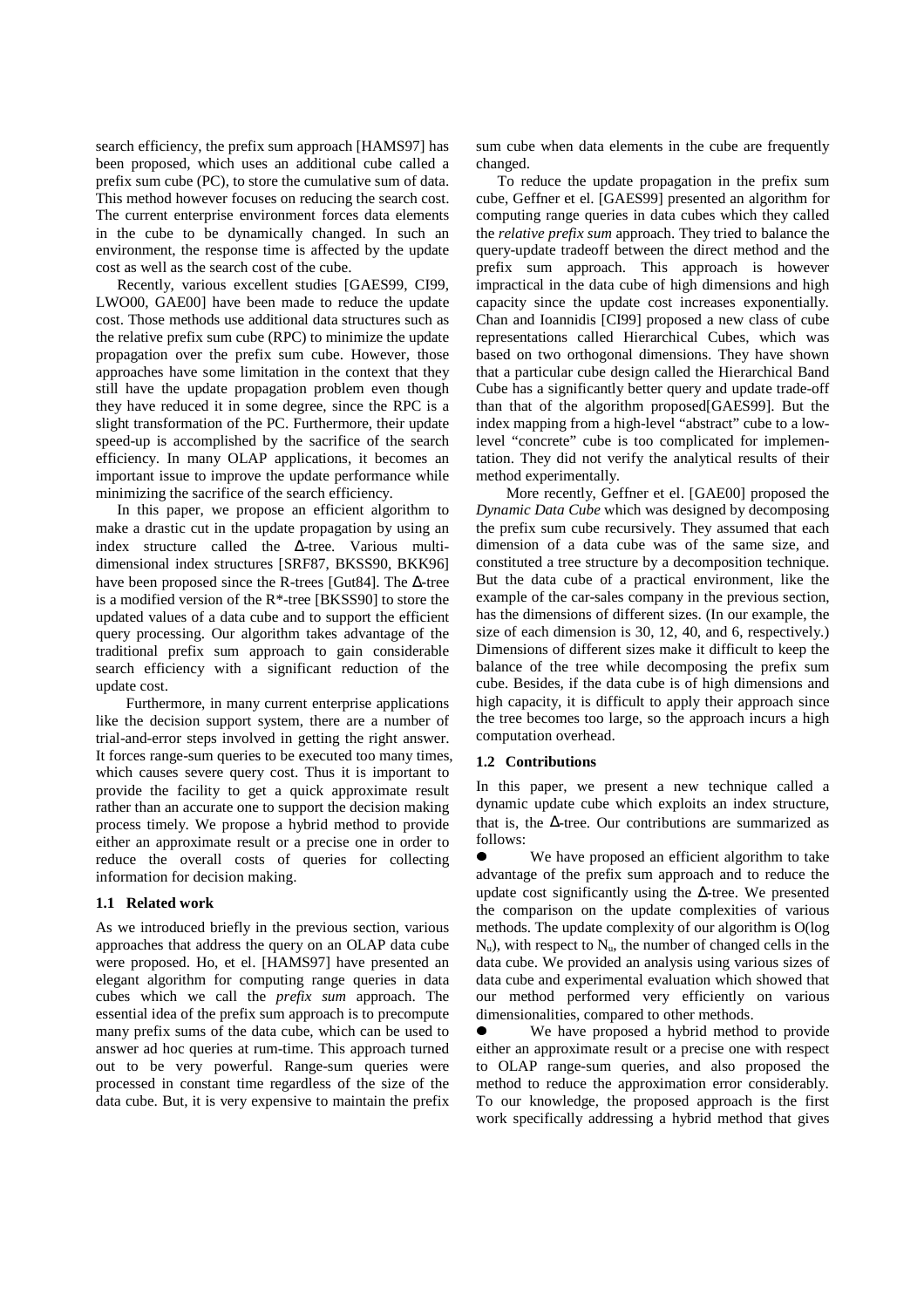both approximate and accurate answers at the same time on users' demands. The extensive experiment on the approximation method demonstrates a remarkable speedup in the query processing while preserving a considerable accuracy

The remainder of the paper is organized as follows: The preliminary information for the prefix sum approach is described in Section 2. Section 3 provides a detailed description of our proposed work. A hybrid method that provides either an approximate result or a precise one is given in Section 4. Experimental results with respect to the performance evaluation of proposed algorithms are presented in Section 5 and we give conclusions in Section 6.

### **2. Preliminary**

In this section, we introduce the background information regarding the prefix sum cube which is closely related to our proposed method. In the prefix sum approach, a prefix sum cube *PC* of the same size as the data cube A, stores various precomputed prefix sums of *A*. Each cell of *PC* contains the sum of all cells up to and including itself in the data cube *A*. Figure 1 shows an 6×8 data cube and its prefix sum cube. Cell *PC*[4,6] contains the sum of all cells in the range *A*[0,0] to *A*[4,6]. The sum of the entire cube *A* is found in the last cell *PC*[5,7].

Let  $D = \{1, 2, ..., d\}$  denote the set of dimensions and *ni* denote the number of cells in dimension *i*. Ho, et el. [HAMS97] have presented a simple method which needs  $N = \prod_{i=1}^{d} n_i$  additional cells to store certain precomputed prefix-sums such that any *d*-dimensional range-sum can be computed in  $2^d - 1$  computation steps, based on up to  $2^d$  appropriate precomputed prefix sums. Formally, for all  $0 \le x \le n_i$  and *i*∈*D*,

 $PC[x_1, x_2, ..., x_d] = Sum(0 : x_1, 0 : x_2, ..., 0 : x_d) =$  $\sum_{i_2=0}^{1} \ldots \sum_{i_d=0}^{1} A[i_1, i_2, ..., i_d]$ 1 1 2  $\sum_{i=1}^{x_1} \sum_{i=1}^{x_2} \ldots \sum_{i=1}^{x_d} A[i_1, i_2, ..., i]$ *i x i x i d*  $\sum_{i_1=0}$   $\sum_{i_2=0}$   $\ldots$   $\sum_{i_d=0}$ 

For example, When  $d = 2$ , we precompute, for all  $0 \le x \le n_1$ and  $0 \leq y \leq n$ 

$$
PC[x,y] = Sum(0:x, 0:y) = \sum_{i=0}^{x} \sum_{j=0}^{y} A[i, j].
$$

Figure 1 shows an example of  $A[x_1,x_2]$  and its corresponding  $PC[x_1,x_2]$  for  $d = 2$ . The prefix sum approach is very powerful. It provides range-sum queries in constant time, regardless of the size of the data cube.

The Lemma 2.1 below provides how any range-sum of A can be computed from up to  $2<sup>d</sup>$  appropriate elements of *PC*. The left hand side of the below equation specifies a range-sum of A. The right side of the equation consists of 2*d* additive terms, each of which is from an element of *PC* with a sign "+" or "−" determined by the product of all  $s(i)$ 's. For notational convenience, let  $PC[x_1, x_2,..., x_d] =$ 0 if  $x_i = -1$  for some  $j \in D$ .

| <b>Index</b> | 0  |    | 2  | 3  | 4   | 5   | 6   |     |
|--------------|----|----|----|----|-----|-----|-----|-----|
| 0            | 4  | 9  | 11 | 19 | 22  | 29  | 34  | 40  |
|              | 6  | 12 | 19 | 30 | 40  | 49  | 58  | 66  |
| 2            | 11 | 20 | 36 | 50 | 64  | 80  | 90  | 101 |
| 3            | 14 | 28 | 50 | 65 | 87  | 108 | 119 | 136 |
| 4            | 17 | 33 | 56 | 75 | 104 | 133 | 150 | 171 |
| 5            | 23 | 41 | 66 | 91 | 121 | 159 | 181 | 204 |

(a) data cube *A*

| <b>Index</b> |                |                | 2 | 3 |   | 5 | 6 |                |
|--------------|----------------|----------------|---|---|---|---|---|----------------|
| 0            |                | 5              |   | 8 | 2 |   |   | 6              |
|              | $\overline{c}$ |                |   | 3 |   | 2 |   | $\overline{c}$ |
| $\mathbf{2}$ |                | 3              | 9 | 3 |   |   |   | 3              |
| 3            | 3              | 5              | 6 |   | 8 |   |   | 6              |
|              | 3              | $\overline{c}$ |   |   |   | 8 | 6 |                |
| 5            | 6              |                |   |   |   | Q |   |                |

(b) prefix sum cube *PC*

Figure 1. Example of an 6×8 original data cube *A* and its prefix sum cube *PC*

**Lemma 2.1** [ HAMS97]. For all 
$$
j \in D
$$
, let  
Then for all  $i \in D$ 

Then, for all 
$$
j \in D
$$
,  

$$
s(j) = \begin{cases} 1, & \text{if } x_j = h_j, \\ -1, & \text{if } x_j = l_j - 1. \end{cases}
$$

Sum(l<sub>1</sub>: h<sub>1</sub>, l<sub>2</sub>: h<sub>2</sub>,..., l<sub>d</sub>: h<sub>d</sub>)  
= 
$$
\sum_{\forall x_j \in \{l_j-1, h_j\}} \left\{ \left( \prod_{i=1}^d s(i) \right) * PC[x_1, x_2,..., x_d] \right\} \quad \blacksquare
$$

**Example 2.2** When  $d = 2$ , the range-sum *Sum*( $l_1$ :*h*<sub>1</sub>*, l*<sub>2</sub>:*h*<sub>2</sub>) can be obtained by the computation:  $PC[h_1, h_2] - PC[h_1,$  $l_2-1$ ] –  $PC[l_1-1, h_2]$  +  $PC[l_1-1, l_2-1]$ . As illustrated in Figure 1, the range-sum *Sum*(1 : 4, 2 : 6) can be derived from  $PC[4,6] - PC[0,6] - PC[4,1] + PC[0,1] = 150 - 34 33 + 9 = 102$ .

Figure 2 gives a geometrical explanation of the computation for a two-dimensional case.



Figure 2. A geometric illustration of the two dimensional case

# **3. Proposed work**

#### **3.1 Motivation**

With the advances of the internet technologies such as the World Wide Web, we are able to use diverse applications including OLAP servers regardless of time and location. Users may be widely spread geographically and also a great number of users may want to use a large scale OLAP server concurrently. Performance in these environ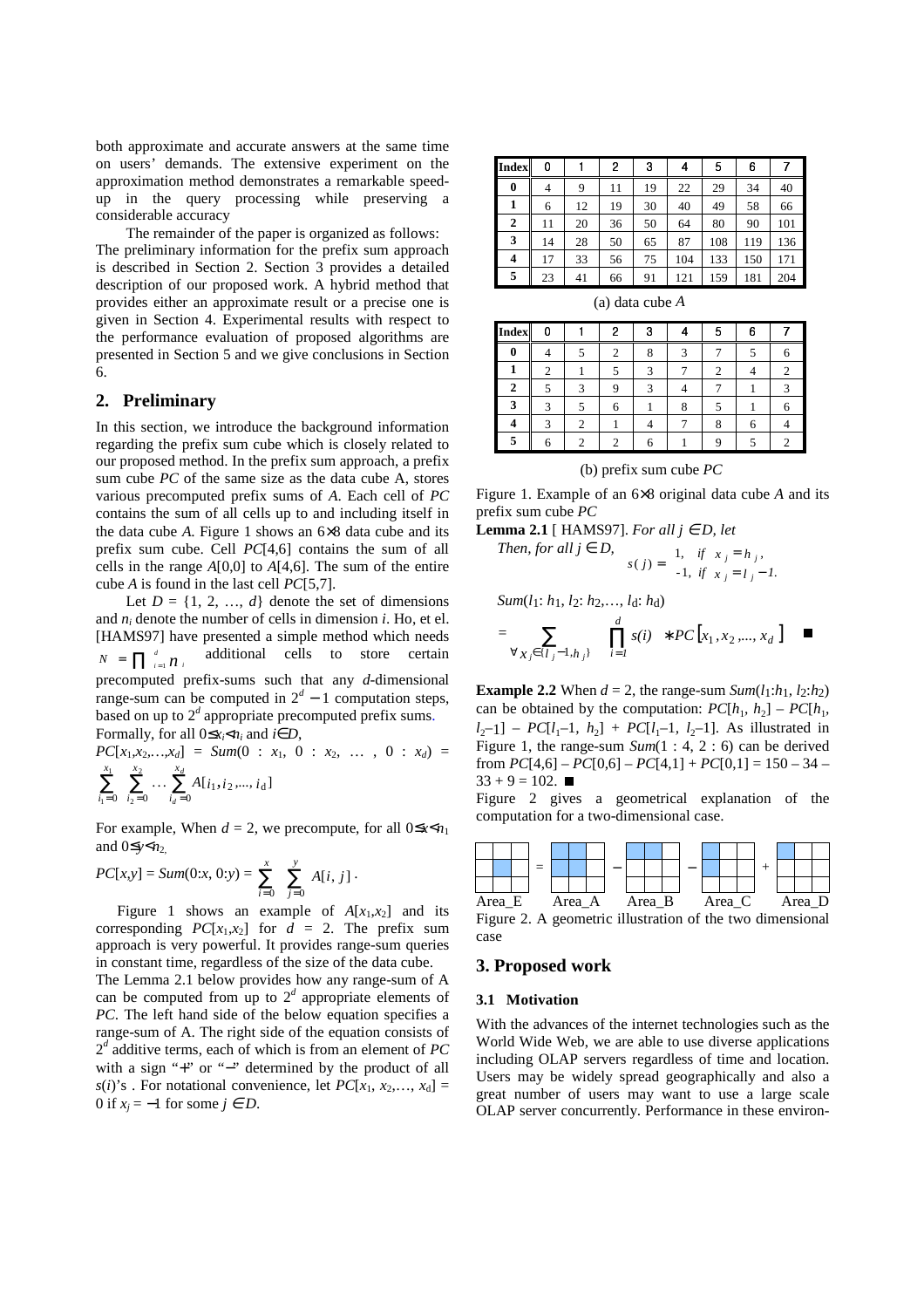ments becomes an issue when we support the query processing and dynamic data updates at the same time.

Furthermore, in the previous methods based on the prefix sum cube, many queries of users is blocked if the ranges of these queries include a single cell which must be changed due to the update process. Otherwise, the queries produce incorrect answers. Namely, one update operation can cause many queries to be blocked. Therefore, It is clear that the blocking will degrade the overall performance of the OLAP server when the update cost is high.

The OLAP server is widely used as a system for supporting the decision making process. A number of users may want to issue a large number of queries related to theirs' concerns until they reach some decision. If all queries require precise answers, they incur high cost of their execution and a great load to the OLAP server. On the other hand, if all queries need approximate answers, they also make users be confused with inexact answers. We need some hybrid method that provides approximate answers during the process of focusing and exact answers for queries of interest. However, the previous methods based on the prefixed sum cube do not provide this kind of hybrid method.

# **3.2 Idea**

In a dynamic OLAP environment, cells of the data cube are frequently changed. The problem is that the cost of updating the prefixed sum cube is very high. The basic idea is that we store and manage changed cells using the virtual cube, called the 'dynamic update cube' instead of updating the prefixed sum cube directly. When a rangesum query is processed, the prefixed sum cube and the dynamic update cube are manipulated simultaneously.

Regardless of being dense or sparse of the data cube, the prefixed sum cube is always dense. On the other hand, the dynamic update cube is sparse because it involves only the changed cell of the data cube.

**Example 3.1** As shown in Figure 3, the prefixed sum  $cube(PC)$  is always dense since it stores the cumulative sums of data cube cells even though the data cube is sparse. In this Figure, ' $\times$ ' indicates a changed cell and ' $\Delta$ ' indicates the difference of the values of a changed cell, that is,  $\Delta = \times_{\text{new}} - \times_{\text{old}}$ . Since the dynamic update cube stores  $\Delta$  values, it is sparse.  $\blacksquare$ 



× : changed cell

Figure 3. The basic concept of the dynamic update cube

The positions of the dynamic update cube cells can be represented as multidimensional points and so, these cells are stored into the multidimensional index structure, called the '∆-Tree'. The cells that are spatially close each other are clustered into a corresponding the minimum bounding rectangle(MBR). When searching the ∆-Tree, non-overlapping MBRs of the ∆-Tree are pruned efficiently. More details are explained in Section 3.4. The positions and  $\Delta$  values of the dynamic update cube cells are stored into the ∆-Tree.

The idea proposed in this paper are summarized as follows:

 $\bullet$  Since the prefixed sum cube is dense and the dynamic update cube is sparse, whenever the data cube changes, we do not update directly to the prefixed sum cube. Instead we store the changes of the data cube into the ∆-Tree and then manage it. This reduces the update cost and resolves the problem of propagating updates in the prefixed sum approach. ● When processing a

 When processing a range-sum query, we can get an approximate answer by searching the ∆-tree partially. That is, searching is performed from the root to an internal node of the level i instead of a leaf node. The details of calculating an approximate answer are explained in Section 4.

 $\bullet$  The size of the ∆-tree can increase as the cells of the data cube are changed. When the ∆-tree is too large, the cost of search and update becomes high. Thus, all information stored in the ∆-Tree needs to be reflected on the prefix sum cube(so-called 'bulk updates') periodically, depending on applications, i.e., weekly, monthly, or at some threshold.



Figure 4. The structure of ∆-tree

### **3.3 The** ∆**-tree**

In this section, we introduce the structure of the  $\Delta$ -tree, as shown in Figure 4. The construction process of the  $\Delta$ -tree is the same as that of the R\*-tree. Initially the  $\Delta$ -tree has only a directory node(called the root node). Whenever the data cube cell is updated, the difference $(\Delta)$  between the new and old values of the data cube cell and its spatial position are stored into the ∆-tree. We define the ∆-tree formally as follows:

**Definition 3.2 (the** ∆-tree)

1. A directory node contains  $(L_1, L_2, ..., L_n)$ , where  $L_i$  is the tuple about the *i*'th child node  $C_i$  and has the form (ΣΔ, *M*, *cp<sub>i</sub>*, *MBR<sub>i</sub>*). Σ $\Delta$  is the sum of all  $\Sigma\Delta$  values( $\Delta$  values) of  $C_i$ when  $C_i$  is a directory node(data node).  $cp_i$  is the address of  $C_i$  and *MBR<sub>i</sub>* is the *MBR* enclosing all entries in  $C_i$ . *M*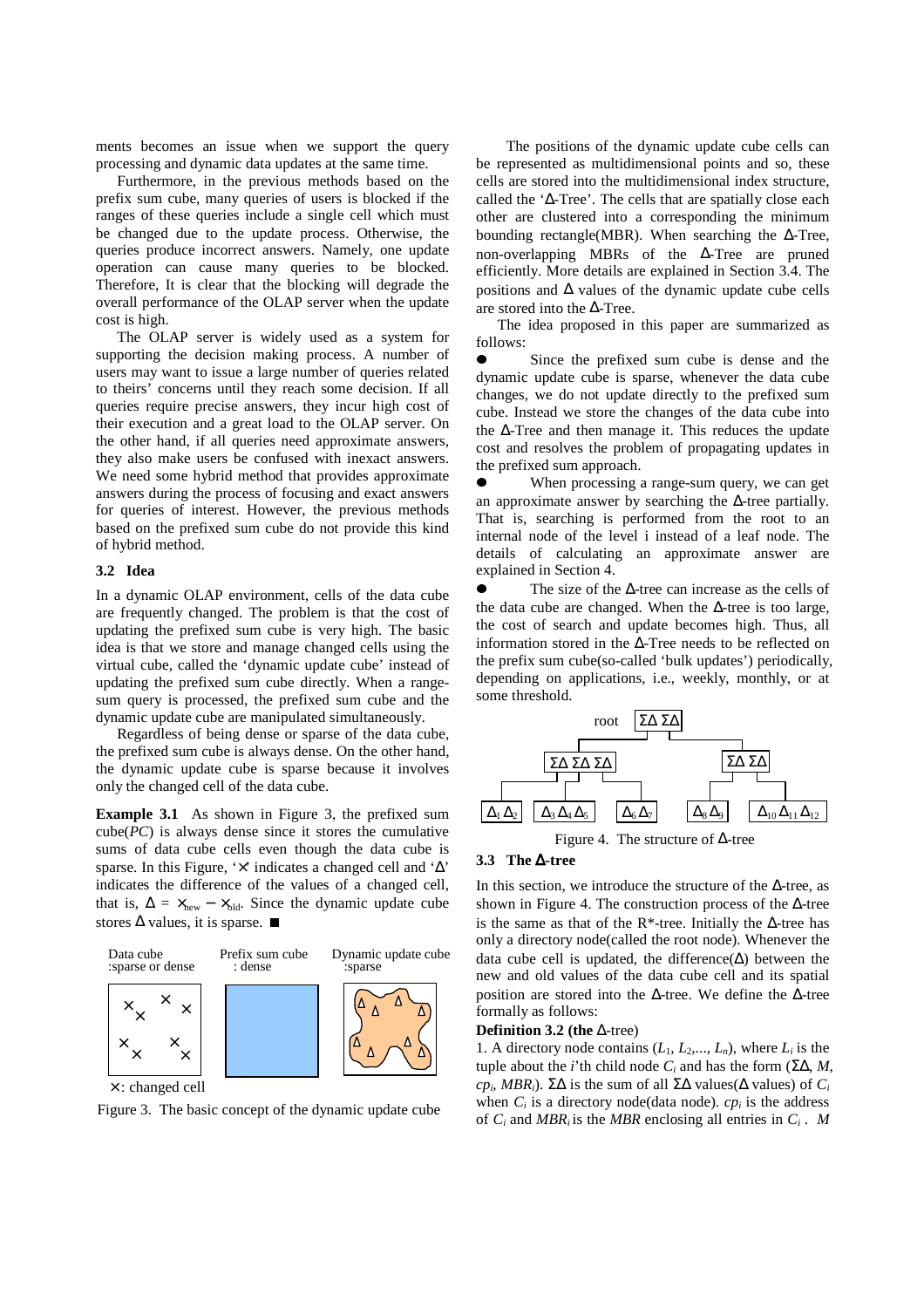has the form  $(\mu_1, \mu_2, ..., \mu_d)$  where *d* is the dimension and  $\mu_i$  is the mean position of the *j*'th dimension of *MBR<sub>i</sub>* which is defined as follows:

$$
\mu_{j} = \frac{\sum_{m=1}^{n_{j}} mF_{j}(m)}{\sum_{m=1}^{n_{j}} F_{j}(m)},
$$
  
where  $F_{j}(m) = \sum_{\substack{k_{j}=1,n_{k} \ f_{j}(m) \\ h \neq j}} f(k_{1},...,k_{j},...,k_{d}),$ 

 $f(k_1, k_2, \dots, k_d)$  is the value of an update position  $(k_1, k_2, \dots, k_d)$  $k_2, \ldots, k_d$ ) in *MBR<sub>i</sub>* with  $1 \leq k_i \leq n_j$ , and  $n_i$  is the number of partitions of the *j*'th dimension of *MBRi*.

2. A data node is at the level 0 and it contains  $(D_1, D_2,...,$  $D_n$ , where  $D_i$  is the tuple about *i*'th data entry and has the form  $(P_i, \Delta_i)$ .  $P_i$  is the position index and  $\Delta_i$  is the difference of the changed cell.

The objective of using Σ∆ is to provide both fast and approximate answers of the range-sum query and the objective of using *M* is to improve the approximation technique (see example 4.2 in Section 4.2).

### **3.4 Range-sum query**

We use both the prefix sum cube *PC* and the ∆-tree in order to answer the range-sum query. As we mentioned before, *PC* includes the information which had been most recently bulk updated while the ∆-tree includes the information which has been updated from then on. The update cells which are spatially close each other are clustered into a corresponding MBR.



Figure 5. Example of a range-sum query in the data cube and the dynamic update cube

**Example 3.3** For the example in Figure 5, the cells marked by the symbol '\*' in the data cube *A* indicate that they have been updated from the data cube in Figure 1-(a). In Figure 5-(b), each MBRs in the lowest level of the dynamic update cube contain these cells which so far have not been reflected to *PC*.

When a range-sum query  $Q$ , where  $Q$  is  $(l_1: h_1, l_2:$ *h*2,…, *l*d: *h*d ), is given, we use *PC* and the ∆-tree for obtaining the answer of *Q*. Let *Sum*(*Q*) be a function that returns the answer of *Q*, *PC\_sum*(*Q*) be a function that returns the answer which is calculated from *PC*, and <sup>∆</sup>*\_sum*(*Q*) be a function that return the answer which was found from the  $\Delta$ -tree . Then, the answer will be:

 $Sum(Q) = PC\_sum(Q) + \Delta\_sum(Q)$ 

**Example 3.4** For Figure 5, when a range-sum query *Q* is given as below, we can obtain the answer of *Q* using *PC* and the ∆-tree.

| Range-sum query $(Q)$ : Select Sum $(A.\text{sales})$ |                                                   |
|-------------------------------------------------------|---------------------------------------------------|
| From A                                                |                                                   |
|                                                       | Where $2 \leq A.x \leq 5$ and $4 \leq A.y \leq 7$ |

We have the answer from the above equation. That is,  $Sum(2:5, 4:7) = PC\_sum(2:5, 4:7) + \Delta\_sum(2:5, 4:7)$ 7). The function *PC\_sum*(2 : 5, 4 : 7) can be obtained 'onthe fly' by Lemma 2.1.  $\blacksquare$ 

#### **Definition 3.5** (*Disjoint, Inclusive, Intersecting*)

Let  $MBR_0$  and  $MBR_T$  be the MBR of a query Q and the MBR of a node *T*. The relationship between  $MBR<sub>O</sub>$  and  $MBR<sub>T</sub>$  may formally be defined as

(1) Disjoint iff  $MBR$ <sup> $O$ </sup>  $MBR$ <sup> $T = \phi$ </sup>.

(2) Inclusive iff MBR<sub>Q</sub>  $\supseteq$  MBR<sub>T</sub>.

(3) Intersecting iff  $MBR_Q \cap MBR_T \neq \emptyset$  and not inclusive. Note that  $MBR_0 \subset MBR_T$  is defined to be intersecting.

When the ∆-tree is traversed to find the result from the function  $\Delta$  sum(O), a root node is at first visited, and each entry of the root node is evaluated with respect to the spatial relationship between MBR*Q* and MBR*T*, as described in Definition 3.5. The brief algorithm of the function ∆*\_sum*(*Q*) is shown as follows:

**Algorithm** <sup>∆</sup>*\_sum*() **input:** query *Q*, ∆*-tree* **output:** *answer* **procedure:** 

 1. Visit the nodes in the ∆-tree in the depth first order starting from the root node. If there is no more node to be visited, return *answer*

 2. Each entry of the node is evaluated. There are three cases of the relationship between  $MBR<sub>O</sub>$  and  $MBR<sub>T</sub>$  of each entry, as described in Definition 3.5. Those cases and the corresponding pruning strategies are as follows: *case* 1 (*disjoint*):

The entry related to  $MBR<sub>T</sub>$  is irrelevant to the query *Q*. Thus, the sub-tree under is pruned.

*case* 2 (*inclusive*):

Σ∆ of the entry related to MBR*T* is added to *answer*. It is not necessary to traverse the sub-tree under the entry any more since  $\Sigma\Delta$  is an exact answer with respect to this entry.

*case* 3 (*intersecting*):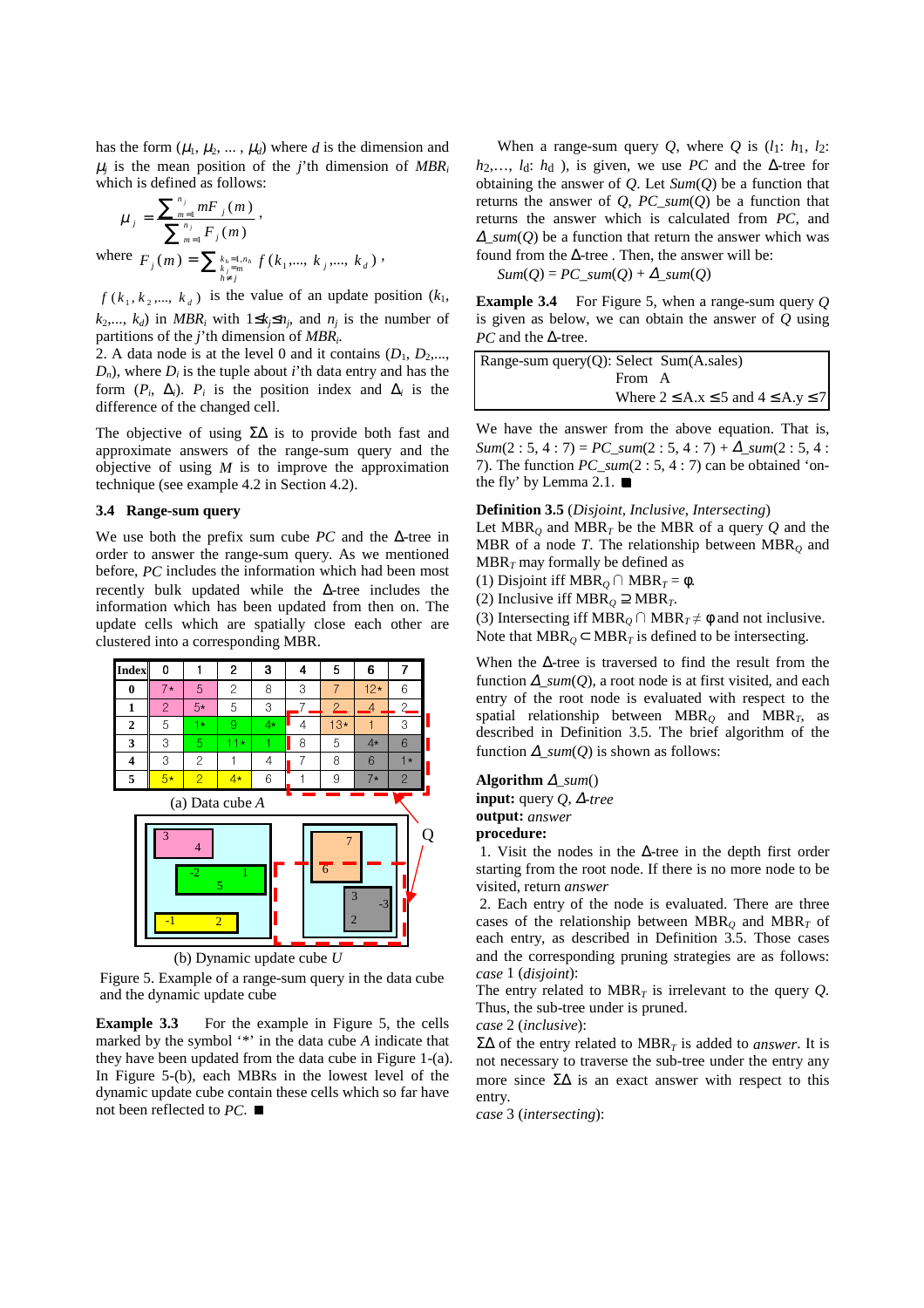In this case, we have two choices for the range-sum: precise and approximate. To get a precise answer, we need to evaluate every child MBR which is included in MBR*T*. To get a approximate answer, we compute the approximate  $\Sigma\Delta$  of the entry related to MBR<sub>T</sub>, and add it to *answer*. The detail description on how to get the approximate answer is discussed in Section 4. The algorithm ∆*\_sum*() is recursively called with the ∆*-tree* replaced by the sub-tree under this entry.

**Example 3.6** As shown in Figure 6, when a range-sum query  $Q(2:5,4:7)$  (dotted box) is given, MBR<sub>1</sub> is disjoint,  $MBR<sub>2</sub>$  is intersecting, and  $MBR<sub>3</sub>$  is inclusive. Therefore, we can find that the answer of the function ∆*\_sum*(2:5, 4:7) is 8. Thus, we complete the function *Sum*(2:5,4:7) as follow:

*Sum*(2:5,4:7)=*PC*[5,7]−*PC*[1,7]−*PC*[5,3]+*PC*[1,3]+  $\Delta$  sum(2:5, 4:7)= (204 – 66 – 91 + 30) + (6 + 2) = 85. ■



Figure 6. Dynamic update cube U and ∆-tree corresponding to U.

# **3.5 Updates**

When the value of a cell in the data cube is changed, it does not affect the prefix sum cube directly. Instead, we only need to change the value of an appropriate location in the ∆-tree. Let us consider how the update on the value of a cell affects the ∆-tree. The update request is given in the form  $(P, \Delta)$  where *P* is the position index and  $\Delta$  is the difference from the old ∆ value of the changed cell. The first step for the update is to identify the sub-tree into which the update is made. Choosing the target sub-tree for the update is the same as that for  $R^*$ -tree. By identifying the sub-trees repeatedly, the target data node to reflect the update request is finally chosen. Once the target data node is identified, our method checks whether the data entry with the position *P* exists in the node or not. There are two cases as follows:

#### *Case 1*. (when the position *P* exists)

In this case, the update is made in the data entry  $(P, \Delta_{OLD})$ where  $\Delta_{OLD}$  is the existing  $\Delta$  value of *P*. The  $\Delta$  value is added to ∆*OLD*. And then, for all ancestors of the data node in the tree, we set:  $(\Sigma \Delta)_{\text{ancestor}} = (\Sigma \Delta)_{\text{ancestor}} + \Delta$ , where  $(\Sigma \Delta)$ <sub>ancestor</sub> is  $\Sigma \Delta$  of an ancestor node of the data node. This process is repeated up to the root node.

#### *Case 2*. (when the position *P* does not exist)

If the position *P* does not exist, the data entry  $(P, \Delta)$  is inserted in the end of the node. And also, for all ancestors of the data node in the tree, we set:  $(\Sigma \Delta)_{\text{ancestor}} = (\Sigma \Delta)_{\text{ancestor}}$  $+ \Delta$ , as described in the case 1. Sometimes, an overflow occurs in a node during the insertion process when the number of data entries exceeds a specified threshold. In this case, the node is split into two nodes. We have adopted the same splitting strategy as that of the R\*-tree. For more details on insert/split algorithms of the R\*-tree, refer to [BKSS90]. Let us assume that the node *S* is split into  $S_1$  and  $S_2$ . Then it needs to recalculate  $\Sigma\Delta$ 's of the parent of  $S_1$  and  $S_2$ . Adjusted  $\Sigma\Delta$ 's of the parent of  $S_1$  and *S*2 are reflected to all ancestor nodes in the tree, up to the root node.



Figure 7. The detail structure of the ∆-tree in Figure 6-(b).

**Example 3.7** Let us consider the update process when the value of the cell A[2,3] in Figure 5-(a) is changed from 4 to 6. This process corresponds to the update request ([2,3], 2) into the  $\Delta$ -tree. As shown in Figure 7, an entry  $(<0.5, 0.3>$ , 12) is at first selected in the root node. Traversing down the tree, an entry  $(\langle 2:3.1:3 \rangle, 4)$  is chosen in the intermediate node. Since the data entry with the position [2,3] is found in the node which is pointed to by the entry (<2:3,1:3>, 4), the  $\Delta$  value 2 is added to the old value 1, resulting in 3. After changing the data node, the ΣΔ's of ancestor nodes are changed from  $\langle$  <2:3,1:3>, 4) and  $(\langle 0:5,0:3 \rangle, 12)$  to  $(\langle 2:3,1:3 \rangle, 6)$  and  $(\langle 0:5,0,3 \rangle, 6)$ 14) respectively.  $\blacksquare$ 

#### **3.6 Time complexity of the dynamic update cube**

The dynamic update cube provides a significant efficiency compared to the previous methods such as [HAMS97, GAES99, LWO00, GAE00]. The time complexity of our method for updating a single cell in the  $\Delta$ -tree is O(logN<sub>u</sub>), where  $N_u$  is the number of changed cells. It is usual that the number of changed cells is very small compared to the total size of the data cube. The complexity  $O(logN_u)$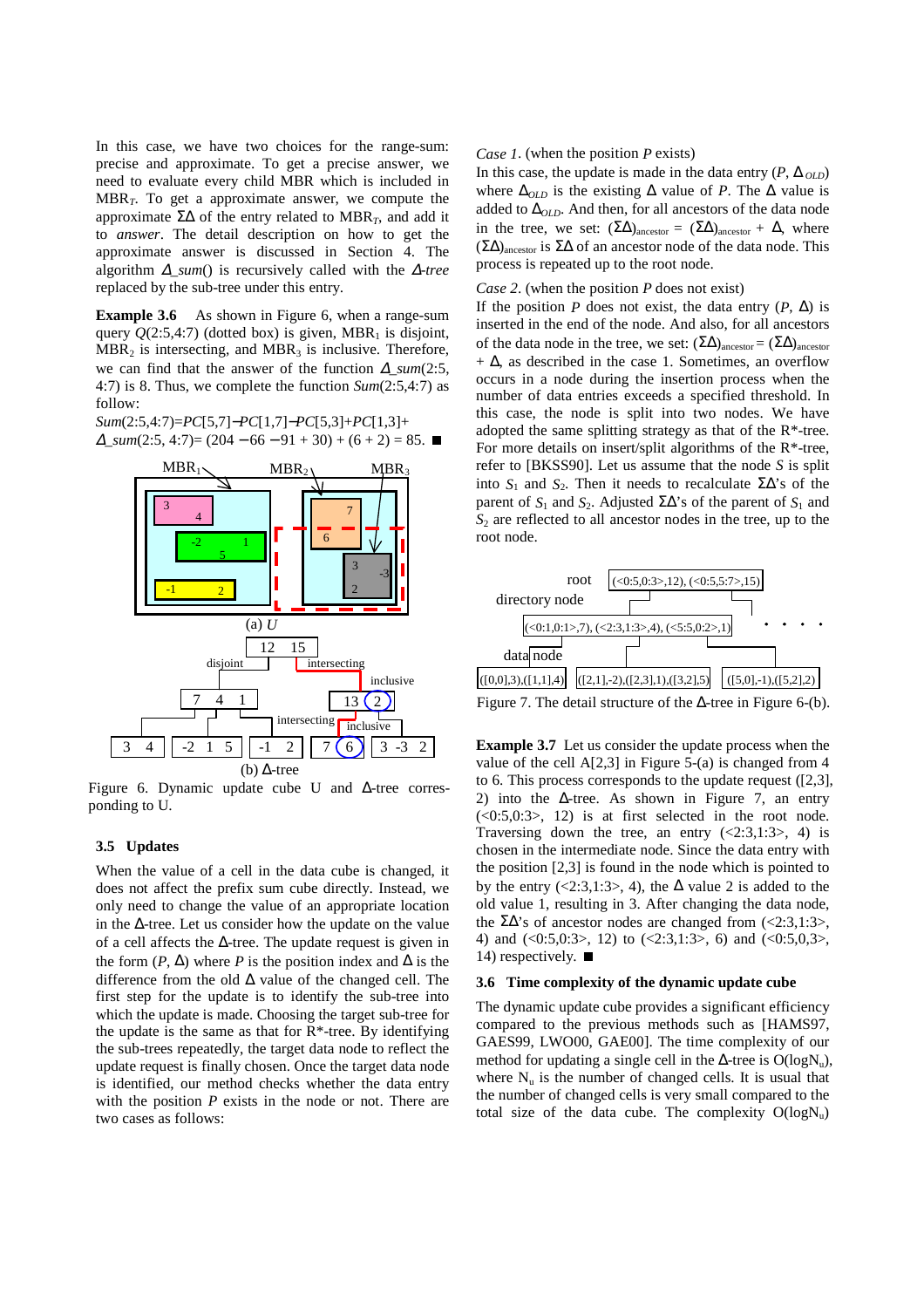corresponds to the complexity of descending a single path in the tree. Table 1 shows the comparison of complexities among different methods. Here, we assume that  $N = n<sup>d</sup>$ and *n* is the number of cells in each dimension. Thus, it is clear that our method outperforms other methods since the size of the dynamic update cube is very small than that of the original data cube. that is,  $N_u \ll N$ .

| Method                      | Update time              |
|-----------------------------|--------------------------|
| Prefix Sum[HAMS97]          | $O(n^d)$                 |
| Relative Prefix Sum[GAES99] | O(n)                     |
| Dynamic Data Cube[GAE00]    | $\overline{O}(\log^d n)$ |
| Dynamic Update Cube         | $O(log N_u)$             |

Table 1. Time complexities among different methods

As an example of the comparison of time complexities shown in Table 1, Table 2 shows the number comparison of the update costs for various methods when the dimensionalities (d in Table) are 2, 4, and 8, and the size (n in Table 1) of each dimension is  $10^1$  and  $10^2$ . For instance, when  $d = 4$  and  $n = 10^2$ , the total size of a data cube N =  $n^d$  is 10<sup>8</sup>. We assume that the fan-out of the  $\Delta$ tree is 10, that is, the base of *log* in the complexity of our method is 10. We also used 10 as the base of log for the dynamic data cube. We consider that generally  $N_{\text{u}}$  is around 1% of N. Therefore, our method is evaluated for three cases:  $N_u = 0.1\%$ , 1%, and 10% of N. As we observe the results in Table 2, our method outperforms other methods.

Table 2. The number comparison of update costs for various methods

|  |     |   | $N = nd$        | Sum             | PS              | Prefix-Relative Dynamic<br>Data Cube | Dynamic Update Cube |        |        |
|--|-----|---|-----------------|-----------------|-----------------|--------------------------------------|---------------------|--------|--------|
|  | n   | d |                 |                 |                 |                                      | $N_u=$              | $N_u=$ | $N_u=$ |
|  |     |   |                 |                 |                 |                                      | $0.001N$ 0.01N      |        | 0.1N   |
|  |     | 2 | 10 <sup>2</sup> | $10^2$          | $10^{\circ}$    | 11                                   |                     |        |        |
|  | 10  |   | $10^4$          | $10^4$          | 10 <sup>2</sup> | 118                                  |                     |        |        |
|  |     | 8 | $10^8$          | 10 <sup>8</sup> | $10^{4}$        | 14064                                |                     | 6      |        |
|  |     | 2 | $10^4$          | $10^4$          | $10^4$          | 43                                   |                     | 2      |        |
|  | 100 |   | $10^8$          | $10^{8}$        | $10^4$          | 1897                                 |                     |        |        |
|  |     | 8 | $10^{16}$       | $10^{16}$       | $10^8$          | 3600406                              | 13                  | 14     | 15     |

The previous methods based on the prefix sum cube compromise the query cost in order to improve the update cost. Our method has a very efficient update performance using the  $\Delta$ - tree, but it requires for processing queries, therefore, both the previous methods and our method incur additional overhead compared with the prefix sum approach. The experiments in Section 5 demonstrate that the query processing of our method is quite efficient.

# **4. Hybrid Method**

In a real OLAP environment users typically search for trends, patterns, or unusual data behaviors by issuing queries interactively. Thus, users may be satisfied with approximate answers for queries if the response time can be greatly reduced. In this section, we propose a hybrid method to provide either an approximate result or a precise one to reduce the overall cost of queries. It is highly beneficial for various applications that need quick approximate answers rather than time consuming accurate ones, such as decision support systems. We provide the approxim-ation technique and illustrate how to reduce the errors of the approximation technique with a little additional cost.

#### **4.1 Approximation technique**

When processing a range-sum query, we can obtain an approximate answer by searching the ∆-tree partially. That is, searching is performed from the root to an internal node of the level i instead of a leaf node. There exist several MBRs which are participated in answering a range-sum query. We can classify these MBRs into two groups as follows:

1. Inclusive MBRs: MBR<sub>i</sub> (i=1,...,m), where m is the number of inclusive MBRs.

2. Intersecting MBRs: MBR<sub>i</sub> (j=m+1,...,n), where  $n - m$ is the number of intersecting MBRs.

**Example 4.1** As shown in Figure 8, we can see the level i-th cross-section of the  $\Delta$ -tree. That is, MBR 1 and MBR 2 are inclusive MBRs, the other side, MBR  $_3$ , MBR  $_4$  and MBR<sub>5</sub> are intersecting MBRs.  $\blacksquare$ 



Figure 8. The shape of query MBR and MBRs in the level i of the ∆-tree. (a) MBRs at the level i of ∆-tree (b) ∆-tree

Let  $(\Sigma \Delta)$ *i* (i=1,…,m) be the  $\Sigma \Delta$  value of the i'th inclusive MBR, and  $(ΣΔ)<sub>j</sub>$  (j=m+1,...,n) be the  $ΣΔ$  value of each intersecting MBR. The answer of the range-sum query at the level i of the  $\Delta$ -tree can be approximated by the following equation:

 $Approx\_sum(Q) =$ 

$$
\sum_{i=1}^{m} \left(\Sigma\Delta\right)_i + \sum_{j=m+1}^{n} \left( \frac{Vol\left(MBR\ j\bigcap MBR\ Q\right)}{Vol\left(MBR\ j\right)} \times \left(\Sigma\Delta\right)_j \right) + PC\_sum\ (Q)
$$

### **4.2 Improving approximation technique**

In this section, we propose to use the list of mean positions (*M* in Definition 3.2) for improving the approximation technique. We resize the area of a range query for a more accurate approximation and calculate the difference between the approximation value without resizing and that with resizing to find nodes for further searching. Example 4.2 illustrates this.

**Example 4.2** As shown in Figure 9, the overlapping region is  $(0:x, y:L_2)$  and  $\mu_1$ ,  $\mu_2$  have been calculated. Then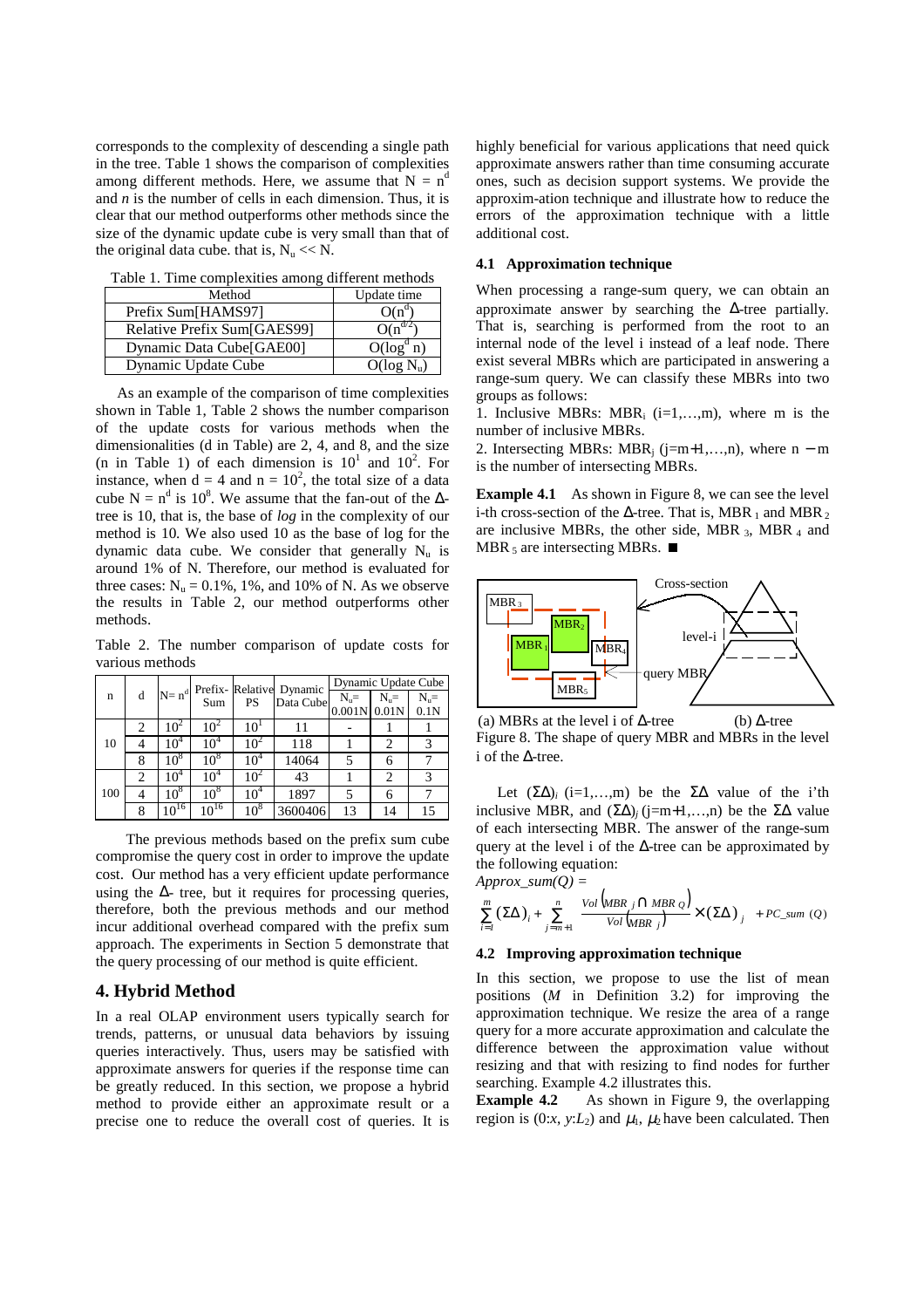the region is resized for a more accurate approximation. Let us consider the vertical side of the node.  $[0, \mu_1]$ contains a half of the values. We want to find  $\alpha$  such that  $[0,\alpha]$ , when values are uniformly distributed, contains the values contained in  $[0, x]$  when  $\mu_1$  is the mean position.  $\mathbf T$ 

Then 
$$
\frac{x - \mu_1}{L_1 - \mu_1} = \frac{\alpha - 0.5L_1}{0.5L_1}
$$
. That is,  $\alpha = \frac{L_1}{2} \left( 1 + \frac{x - \mu_1}{L_1 - \mu_1} \right)$ .  
Therefore, 0:x is resized to 0:  $\frac{L_1}{2} \left( 1 + \frac{x - \mu_1}{L_1 - \mu_1} \right)$ . The

 $\overline{)}$ l *L* resizing of  $y: L_2$  can be similarly calculated to be 2  $\frac{L_2}{2} \times \frac{y}{\mu_2}$ : *L*<sub>2</sub>. And, we calculate the difference between

the approximation value with resizing and that without resizing to find nodes to be searched down in the next lower level. We select the nodes whose difference values

### are bigger than others.

When searching intersecting nodes in the level *i*, the error can be reduced much with a little additional overhead if we search down to the level *i*-1 for a few nodes in the level *i* having big differences.



Figure 9. Resizing of the query

# **5. Experimental Evaluation**

In this section, we present the experimental environment and the performance evaluation of our proposed method. The method proposed in this paper uses both the prefix sum cube and the ∆-tree. That is, the update is made in real-time on the ∆-tree and all updates are reflected in the prefix sum cube periodically. Therefore we evaluated the update performance by using the update on the ∆-tree. As for the query efficiency, we considered the prefix sum cube as well as the ∆-tree since the query is processed on both. We evaluated the accuracy of approximate results by accessing both the prefix sum cube and the ∆-tree.

The  $\Delta$ -tree was implemented by modifying the R<sup>\*</sup>-tree to accommodate Σ∆ and *M*, and its node size was adjusted to have a reasonable depth (say, 5 or 6) for evaluating approximate results for the hybrid method. Test data sets were generated to have two types of distributions: uniform and Zipf distributions. The z parameter of Zipf distribution was determined to have a constant value

 $(z=0.9)$  regardless of the dimension. The dimensionalities of the test data are 2, 3, 4, and 5. The cardinality of each dimension *d* is 1024 for *d* = 2, 512 for *d* = 3, 128 for *d* = 4, and 64 for  $d = 5$ , respectively. The number of data elements that are to be inserted into the ∆-tree is 10000 through 50000. Three types of queries are used based on query size (i.e., query volume / data cube volume) as follows: large(=0.1), medium(=0.05), small(=0.01).

All experiments have been done on a Sun Ultra II workstation with 256M main memory and 10G hard disk. The error rates in the experimental results indicate the percentage error. Each experimental result has been obtained by issuing 30 queries and 30 updates for evaluating the range-sum query and the update process respectively, and by averaging the results of them.

Figure 10 shows the efficiency of range-sum queries in the dimensionality of 3  $(d = 3)$  for various query sizes, i.e. large, medium, and small sizes. Figure 11 illustrates the results of the query execution for the medium-size query with respect to the dimensionalities of 3, 4, and 5, respectively. Those results have been obtained by visiting nodes of the ∆-tree from the root to the level 0, i.e. the data node, and thus those results are exact (not approximate). The efficiency of queries is measured by the execution time in second. For  $d = 3$ , the result shows a considerable efficiency, that is, the execution time is below one second.



Figure 10. Exact query performance(=level 0) for uniform distribution, dim=3 and query sizes = large,medium,small



Figure 11. Exact query performance (=level 0) for uniform distribution, dim=3,4,5 and medium size query

Figure 12 shows the performance as the number of page accesses for inserting the value of a changed cell to the ∆-tree. For this experiment, we inserted up to 100000 data elements into the ∆-tree. The X-axis represents the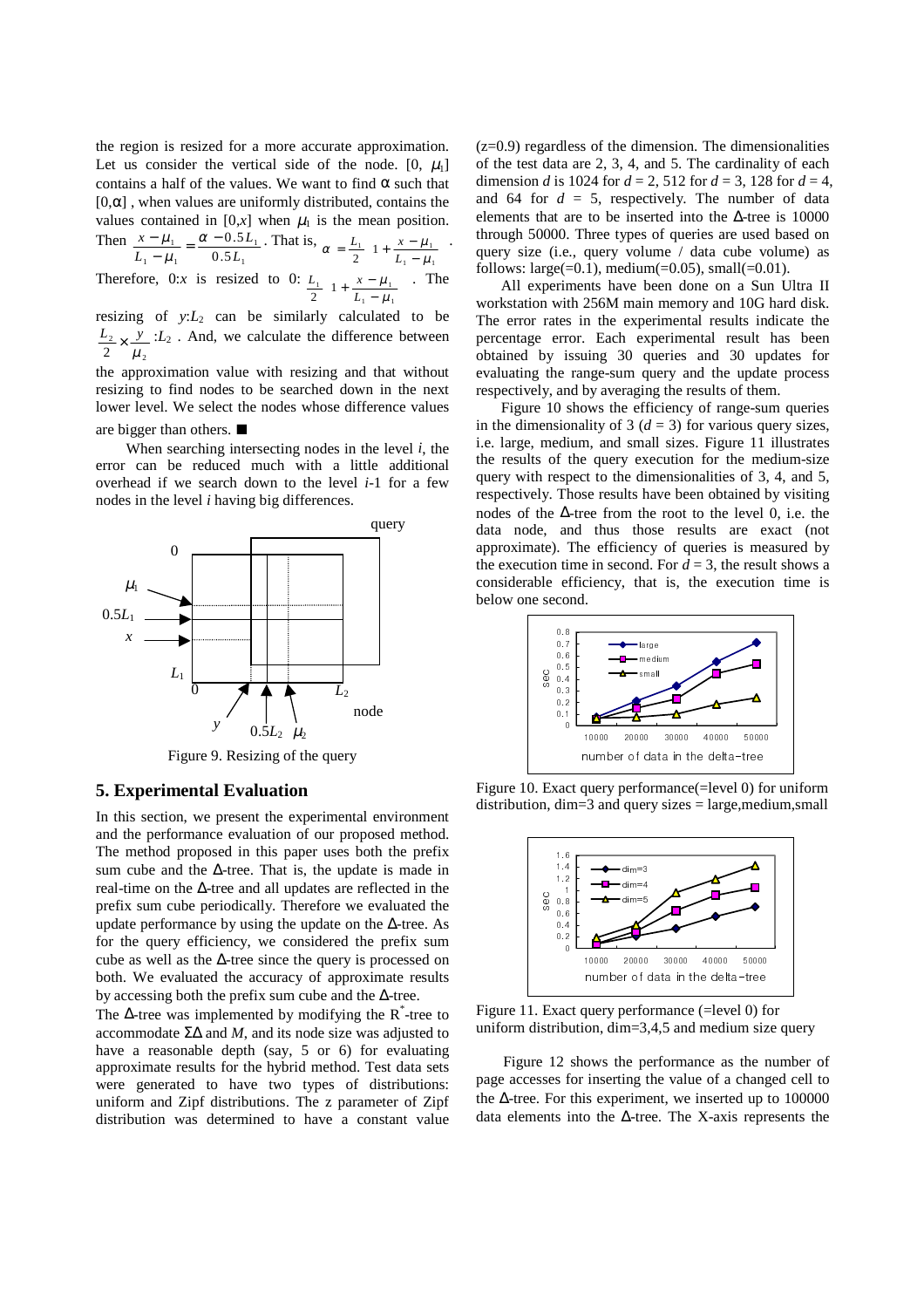number of data elements in the ∆-tree while the Y-axis represents the number of page accesses to insert a single value into the tree which corresponds to the depth of the tree. As we observe in the Figure, the number of page accesses is  $O(\log N_u)$ , where  $N_u$  is the number of changed cells.



Figure 13. Performance and error rates for uniform distribution, dim=4, query sizes=large, medium, small, and number of data  $=10000$ 

Figure 13 shows the error rate of approximate query results by the hybrid method. Experimental parameters are of the dimensionality 4, uniform data distribution, and 10000 updates stored in the ∆-tree. The X-axis represents the approximation level of the ∆-tree up to which the approximate query is performed. The level of data nodes (i.e. leaf nodes) is 0 and their parents have level 1, and so on. The approximation level 0 indicates that the query is evaluated up to the data node, and the approximation level 1 indicates that the query is evaluated up to the level 1. The approximation level  $0.4$  (= $0.6\times0+0.4\times1$ ) indicates that the query is evaluated up to the level 1 for 40% of nodes at the level 1, and up to the level 0 for 60% of nodes at the level 1. Similarly, the approximation level  $1.7(= 0.3 \times 1 + 0.7 \times 2)$  indicates that the query is evaluated up to the level 2 for 70% of nodes at the level 2, and up to the level 1 for 30% of nodes at the level 2. For nodes whose differences of approximation values (see Section 4.2) are bigger, the search goes down to 1 lower level.

As shown in Figure 13, the evaluation time is reduced rapidly as the approximation level becomes higher, while the error rate increases slightly. Therefore, we can obtain the high performance within a reasonable error rate if we select an appropriate approximation level. Figure 14 shows the case that the ∆-Tree has 50000 data. Compared to Figure 13 which is the case that the ∆-Tree has 10000 data, the error rate is decreased as more data are stored in the ∆-Tree, while the query performances are decreased.

Figure 15 shows the experimental results with the uniformly distributed data. The number of data is 50000, the query size is large, and the dimensionality is varied from 2 to 5. Figure 16 shows the experimental results with the Zipf distributed data. The number of data is 50000 and the dimensionality is varied from 2 to 4. As shown in Figure 15 and 16, approximation levels between 1 and 2 are observed to be good points for the hybrid method.



Figure 14. Performance and error rates for uniform distribution, dim=4, query sizes = large, medium, small, and number of data in the  $\Delta$ -tree = 50000.